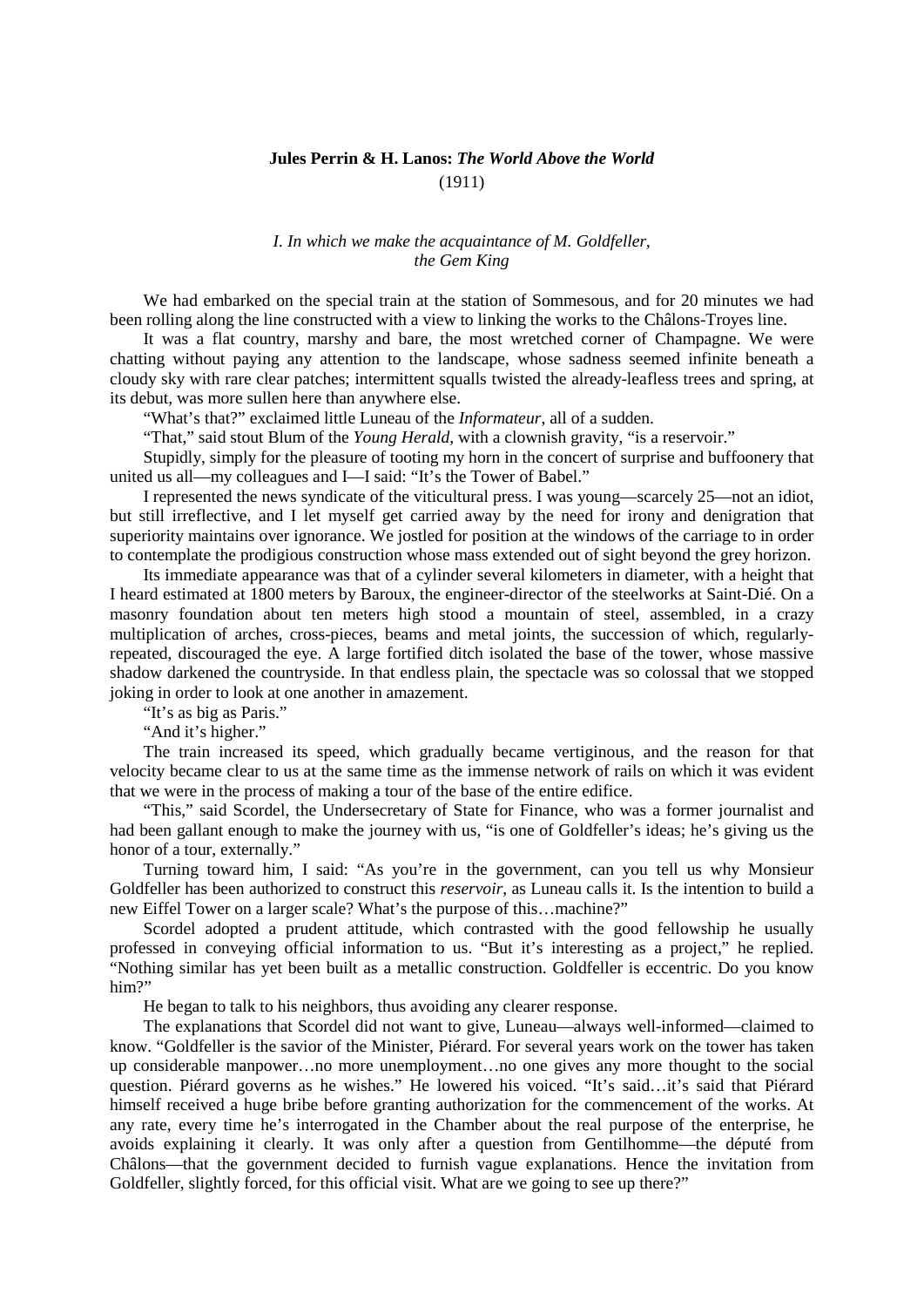He pointed a finger at the summit of the monstrous edifice, around which our course was continuing—beginning to decelerate, however, while our train described a curve through the network of rails criss-crossing the landscape. We went through several depots containing engines and wagons, a succession of buildings and hangars cluttered with trains and materials, finally emerging into the vast glazed hall of a station.

At the platform we got down from the train. Initially, there was a confused hubbub, due primarily to the joy of escaping the sight of the obsessive mass momentarily. There was a crowd there—an entire crowd gathered for the visit: the President of the Council himself, accompanied by the Minister of Public Works and delegations invited from all the great state bodies; military men, engineers and magistrates; personalities representing all the arts; curiosity-seekers, friends of anybody and everybody; and women, whose carefully-composed costumes were beginning to be powdered with dust while walking along the carpeted gangways garlanded with green plants and flowers by which we emerged from the station.

We saw a stone wall and, a few meters above our heads, the vertiginous rise of the metallic carcass that was lost to sight in the sky. Closer at hand, that iron trellis was confirmed in its boldness and lightness by the very enormity of the proportions of all those buttresses and superimposed beams. The dimensions were without analogy, the aspect formidable and mysterious, like a forest of needles sprung from a cube of steel that served as its base, a wintry forest devoid of foliage, the color of rust, whose thick iron branches hid in their depths the secret of the man who was advancing to meet us.

"Goldfeller," murmured Luneau.

Of medium height, stiff and spry, with a hairless face and a gaze of steel, his hair thick and beginning to go grey, we saw him appear under the enormous arch of a doorway opening in the foot of the tower. An orchestra, which I had not seen, struck up the national anthem, and heads were spontaneously bared, while Goldfeller walked proudly toward the ministers.

Around me, people were whispering: "Goldfeller… Goldfeller… the gem king."

The name ran from mouth to mouth, whispered and murmured—then, as if acclaimed by an audience that had decided on flattery, a truly enthusiastic welcome was offered to the man by Piérard, the President of the Council.

"Government of the Republic…metallurgy…great interest…bonds of an old amity…personally happy...official consecration..."

Piérard's voice, which is weak, only brought us a few shreds of sentences, but that was sufficient to augur the highly flattering tone of the assembly. At any rate, Goldfeller seemed unmoved by it; he listening, nodding his head, with an air of approval rather than gratitude: *Good, Good, you're only saying what has to be said*. His dry voice, forceful and authoritative, rose up as soon as Piérard's had fallen silent, and he immediately set out to describe and explain his work.

"At an average speed of 100 kilometers an hour, M. President, you've just made a circuit of our works in 20 minutes, which implies a circumference of about 30 kilometers. That's a little more than the periphery of the fortifications of Paris. You can judge the base of the operation; I shall, if you will permit, take you to the culminating point of the construction-work.

Turning around, he retraced his steps; Piérard followed him like a docile subaltern. It seemed to me that the imperious voice of the man, who held his head high, those grey eyes, the greyish tint and the precocious wrinkles in that overbearing forehead, were not unknown to me. Where from?

People clustered around him, staring at him curiously, while he advanced, pointing at the elevator-room that was descending along the bare frame of the tower. Through the windows in the vast iron cage one perceived the luxurious installation, the Persian carpet with glossy reflections, the comfortable armchairs, the internal panels covered with paintings by masters.

An idea—an abrupt memory—suddenly occurred to me, which it was impossible for me to contain. I leaned toward Luneau. "Do you know who he resembles?" I said, in a low voice. "Cauchois—my math professor when I was at the Condorcet. It seems to me that I can still hear him calling me, dryly: 'Bayoud, to the board.'"

In crowds, one can speak in a low voice, counting on the preoccupation of the individuals who are the actors absorbed in those sorts of ceremony. The man had to be endowed with supernormal perceptive powers for a few words produced discreetly to reach his ears. He heard them and, continuing to advance with a firm stride, turned his grey-tinted and clean-shaven face toward me; the slightly hazy veil that had seemed to cover my eyes was snatched away, like the door of a lantern. I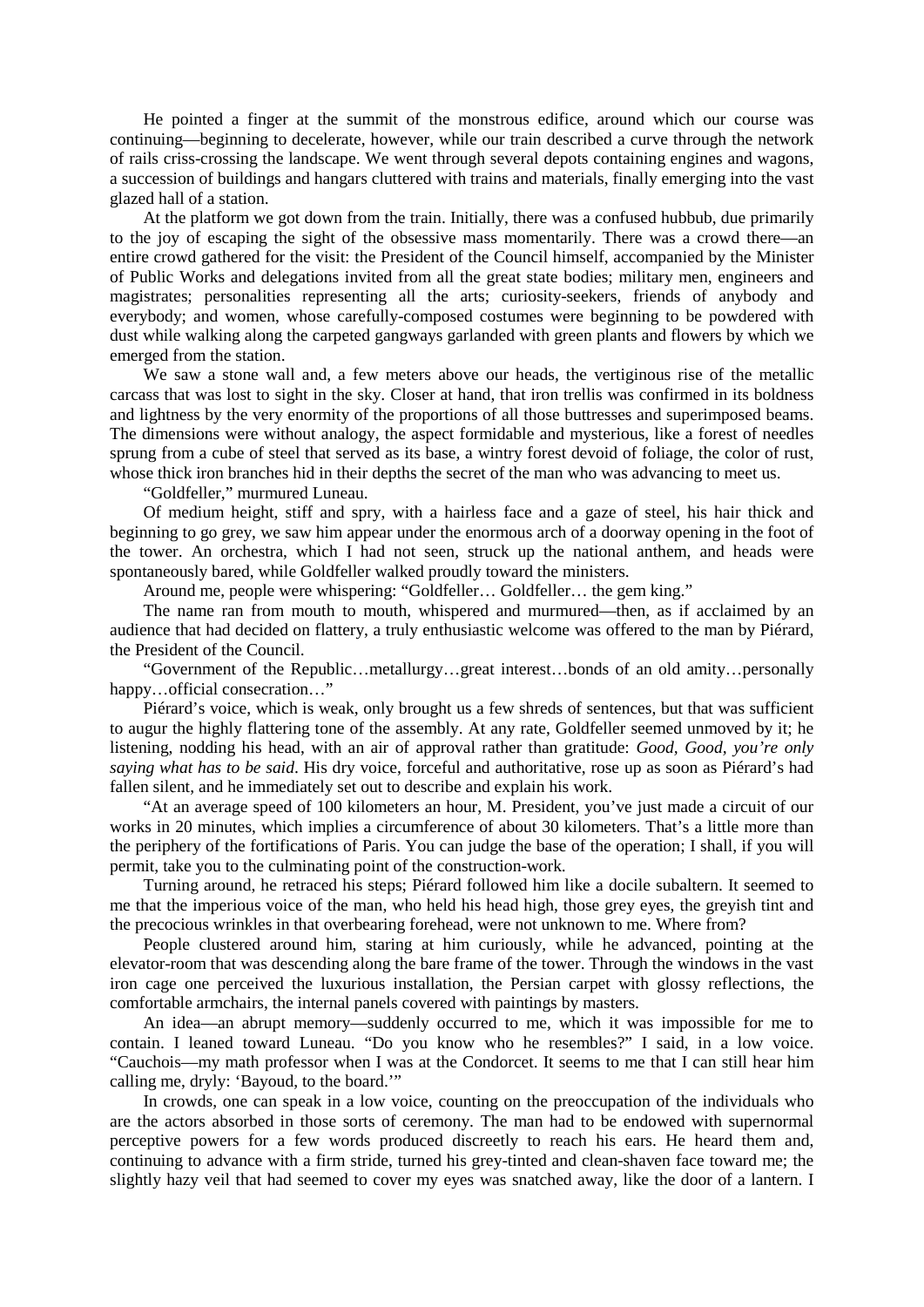received full on, and from head to toe, the shock of fulgurant stare, under which I felt my legs grow weak. Then, indifferently, and with his eyes almost devoid of expression, Goldfeller stood aside, with an amicable gesture, to let the ministers and their retinue pass.

An electrical bell, an instant's delay, and the enormous elevator rose into the air, to the strains of a military march, played by a brass band installed on the platform above our heads.

Two other elevators had been sent down to bring the guests up to the summit of three works. While we jostled one another to get in, Luneau, always inclined to mock, with his meager head bobbing like an irritated cat's, whispered in my ear: "Whatever you say, Bayoud, Goldfeller or Cauchois, he's not a cold-eyed type—someone, at any rate, that it's better not to have as an enemy."

Confusedly, that was also my opinion, but I tried not to think about the incident, only conserving a slight resentment and a tendency to consider everything in the ceremony in an ironic and ill-humored light.

We reached the summit, and found ourselves on a sort of round road a large suspended avenue, perfectly macadamized. Goldfeller's dry voice dominated all others, giving explanations:

"Our first platform," he was saying, "is at 500 meters, the second at 1250…."

A whole crowd was swarming around us, coming and going: the population of workers harnessed to the cyclopean task, some in work-clothes, tools in hand or on their shoulders, others idling momentarily, taking a momentary breather, getting in the way of the select visitors and considering us with the slightly satirical eyes of workers that one has just seen at work. All nations came together there: northern blonds, pale and plaid; brown loquacious Levantines; thick-lipped Africans whose teeth sparked in slightly cruel laughter; Chinese; Annamites with skirts tucked between their legs; and little Japanese shivering in their black lustrine blouses, inflated by the wind—which was free and violent at that height.

Above our heads, on the iron framework rising from the original foundation of the edifice, immense cranes were turning, causing metal beams and girders to rotate. As far as the eye could see the motors were panting and skips coughing as they were emptied. The blaring of sirens and prolonged whistle-blasts punctuated the maneuvers, but only the sonorous song of hammers riveting iron rose clearly above the rumble into which all the other noises of the colossal city made of an infinite number of construction-yards melted.

"What do you think of it?" whispered old Bourdon, the doyen of reporters, impressed although he had seen a great many things during 30 years of service.

I shrugged my shoulders amid the crowd of people were jostling to get to the head of the procession. "You see," I shouted to Bourdon, from a distance, "if whoever undertook this construction hasn't got a secret objective...he's a mere madman."

I struggled, stuck between two giants whose resistant inertia ended up annoying me. "Let me pass, then!" I exclaimed, looking at each of them in turn.

Two workmen, it seemed, properly clad in European dress—but they were bizarrely exotic. One had a short muzzle, slightly green-tinted skin and bovine eyes; the other a straw-colored complexion and the gaze of a tiger, which filtered between slitted eyelids, with a meat-porter's fists at the ends of his arms. They stood side silently, letting me pass n front of them, but they continued to follow me, without taking their eyes off me.

I succeeded in getting close to the hero of the celebration and the ministers. I arrived at the moment when Goldfeller was introducing Piérard to a white-haired old man bowed down by a frockcoat, as if he were unused to wearing one. The President of the Council shook his hand effusively.

"Where have you been?" Luneau asked. "You've missed the introductions. Our host is bringing out his collaborators: chemists and physicists who have manufactured producers never seen before; if you believe them, they're going to turn the world upside-down, and everything is being studied here that is necessary to ensure the happiness of humankind. The old man with the white hair is…what's he called, Buridan?"

The stout Buridan of the *Express-Globe*, who had gone around the world flat out several times, mopped his brow as he retorted: "Rassmuss."

"Rassmuss," scoffed Luneau. "That's fine name for a sorcerer, eh?"

"Don't mock," Buridan interjected, with the nasal accent of an "old boy" of Battery Place. "Why are you always mocking, Luneau?"

"But what is all this?" I said. "What's it for?"